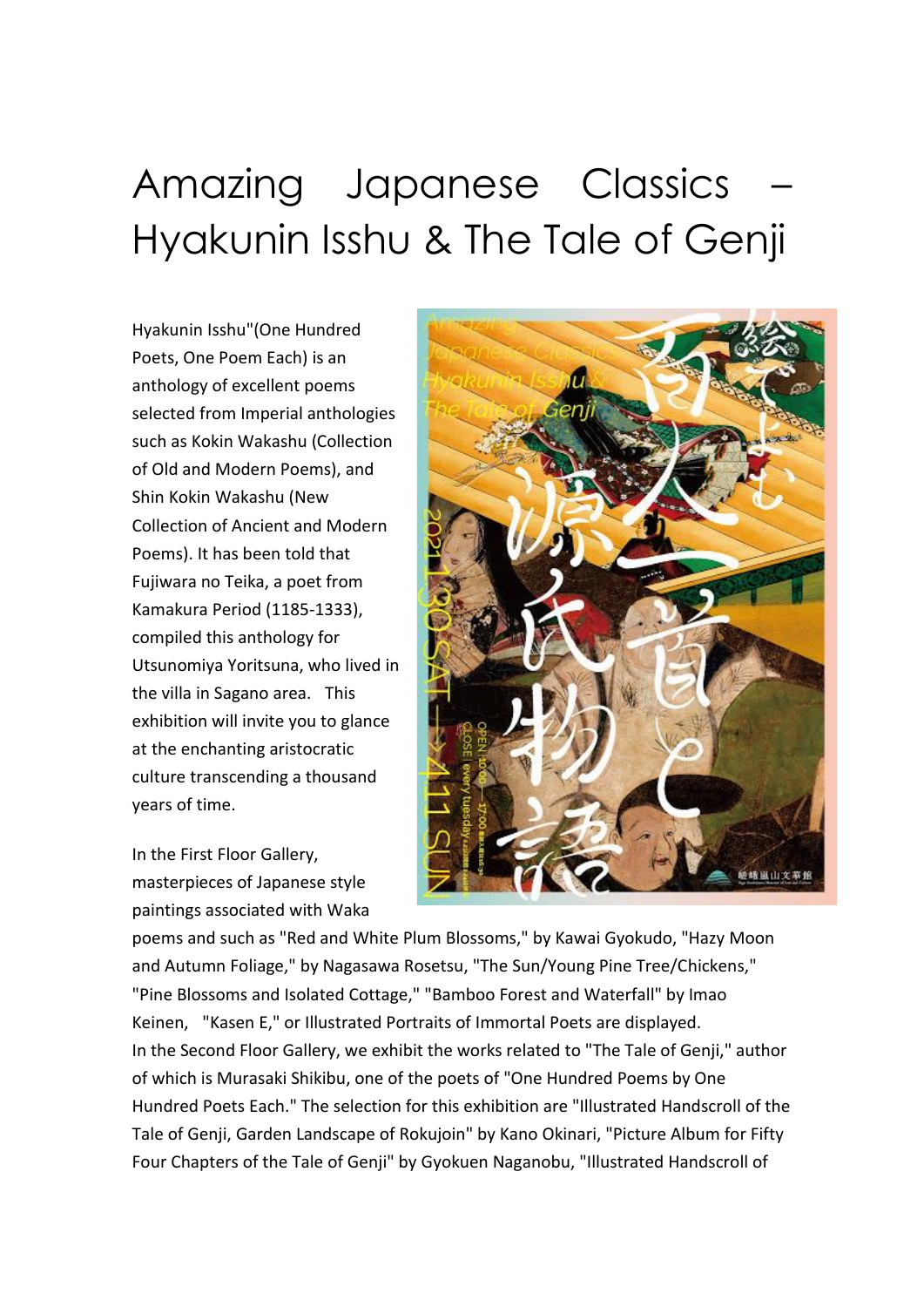Aoi Festival" by Hara Zaichu, and so on.

We hope you enjoy the timeless collaboration work that bridges the poets in the Heian period and the Pre-modern to Modern artists.



## **Exhibition Overview**

| Title                   | Amazing Japanese Classics - Hyakunin Isshu & The Tale of Genji         |
|-------------------------|------------------------------------------------------------------------|
|                         | January 30 (Sat.) 2021 to April 11 (Sun.), 2021                        |
| <b>Dates</b>            | 1st Period: January 30(Sat.) to March 1(Mon.)                          |
|                         | 2nd Period: March 3 (Wed.) to April 11 (Sun.) 2021                     |
| <b>Opening</b><br>hours | 10:00 am $-$ 5:00 pm (last entry 4:30 pm)                              |
| <b>Closed</b>           | Tuesdays (opens on February 23 as it is a public holiday) and February |
|                         | 24 (Wed.)                                                              |
|                         | General / University student: ¥900 (¥800)                              |
|                         | High school student: ¥500 (¥400)                                       |
|                         | Elementary / Junior high school student: ¥300 (¥250)                   |
| <b>Entry fee</b>        | <combo art="" fukuda="" museum="" tickets="" with=""></combo>          |
|                         | General / University student: ¥2,000                                   |
|                         | High school student: ¥1,000                                            |
|                         | Elementary / Junior high school student: ¥550                          |
|                         | Disabled person and up to one helper: ¥1,000                           |